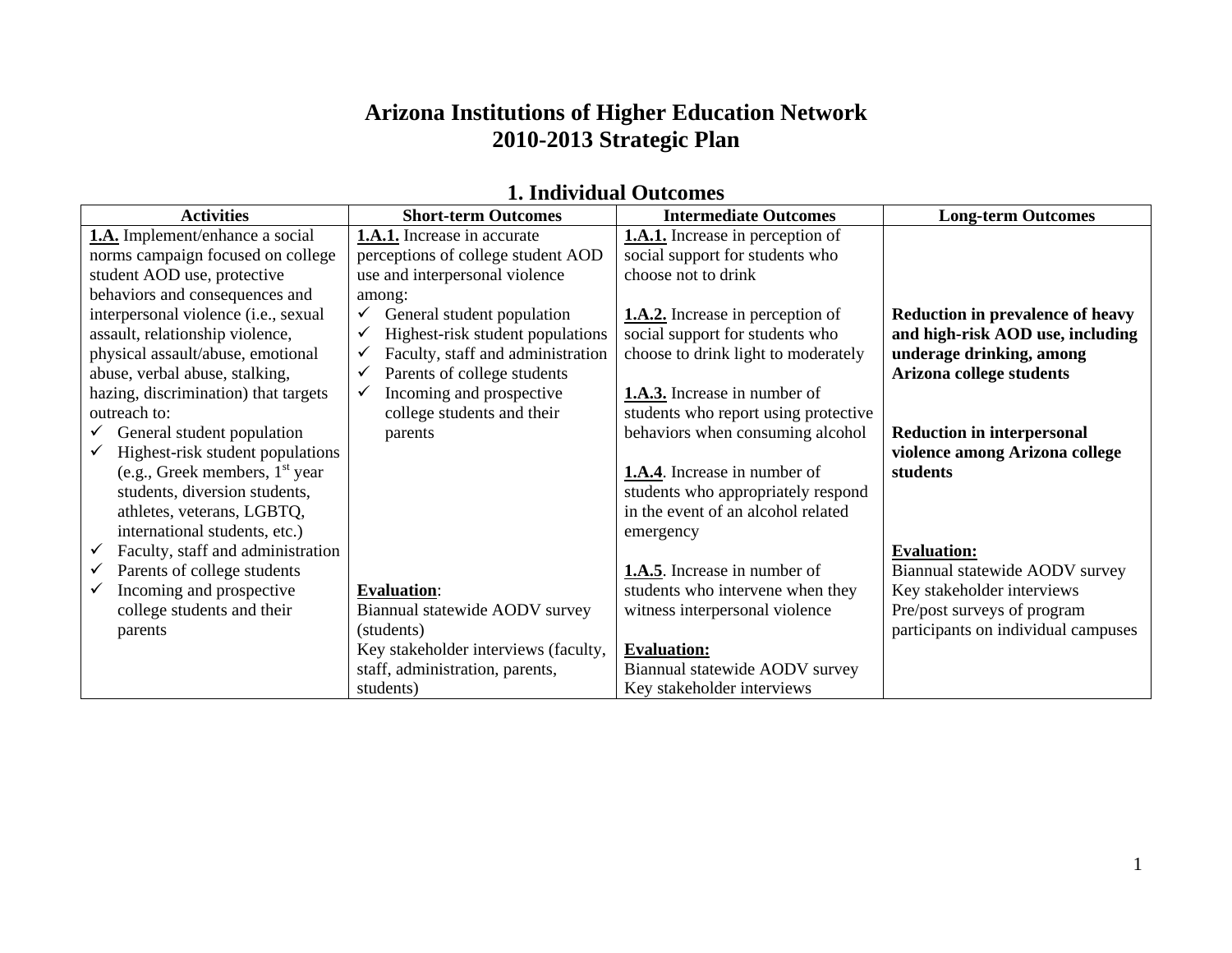| <b>Activities</b>                                          | <b>Short-term Outcomes</b>             | <b>Intermediate Outcomes</b>            | <b>Long-term Outcomes</b>            |
|------------------------------------------------------------|----------------------------------------|-----------------------------------------|--------------------------------------|
| <b>1.B.</b> Implement/enhance AOD early                    | <b>1.B.1.</b> Increase in knowledge of | <b>1.B.1.</b> Increase in usage of AOD- |                                      |
| intervention programming (group or                         | harm-reduction strategies among        | related harm-reduction strategies       | <b>Reduction in prevalence of</b>    |
| individual) that emphasizes harm-                          | students who are referred into and     | among students who have                 | negative consequences related to     |
| reduction strategies for students                          | complete AOD early intervention        | completed AOD early intervention        | <b>AOD</b> use among Arizona college |
| who get into trouble with AOD, or                          | programming                            | programming                             | students.                            |
| are caught in violation of AOD                             |                                        |                                         |                                      |
| policies and/or laws                                       |                                        |                                         |                                      |
| Online screening (e.g. E-                                  |                                        |                                         | <b>Evaluation:</b>                   |
| CHUG, E-TOKE)                                              | <b>Evaluation:</b>                     | <b>Evaluation:</b>                      | Biannual statewide AODV survey       |
| Online programming (e.g. $3^{\text{rd}}$ )<br>$\checkmark$ | Pre/post surveys of program            | Pre/post surveys of program             | Key stakeholder interviews           |
| Millennium, Alcohol EDU)                                   | participants                           | participants                            | Pre/post surveys of program          |
| Small group/class programming<br>$\checkmark$              |                                        |                                         | participants on individual campuses  |
| Individual programming (e.g.,                              |                                        |                                         |                                      |
| BASICS)                                                    |                                        |                                         |                                      |

| <b>Activities</b>                 | <b>Short-term Outcomes</b>             | <b>Intermediate Outcomes</b>       | <b>Long-term Outcomes</b>           |
|-----------------------------------|----------------------------------------|------------------------------------|-------------------------------------|
| <b>1.C.</b> Implement/enhance     | <b>1.C.1.</b> Increase in knowledge of | <b>1.C.1.</b> Increase in usage of | <b>Reduction in interpersonal</b>   |
| interpersonal violence early      | what interpersonal violence is and     | bystander intervention strategies  | violence among Arizona college      |
| intervention programming that     | how to appropriately intervene         | among students who have            | students                            |
| emphasizes bystander intervention |                                        | completed early intervention       |                                     |
|                                   | <b>Evaluation:</b>                     | programming                        | <b>Evaluation:</b>                  |
|                                   | Pre/post surveys of program            |                                    | Biannual statewide AODV survey      |
|                                   | participants                           | <b>Evaluation:</b>                 | Key stakeholder interviews          |
|                                   |                                        | Pre/post surveys of program        | Pre/post surveys of program         |
|                                   |                                        | participants                       | participants on individual campuses |
|                                   |                                        |                                    |                                     |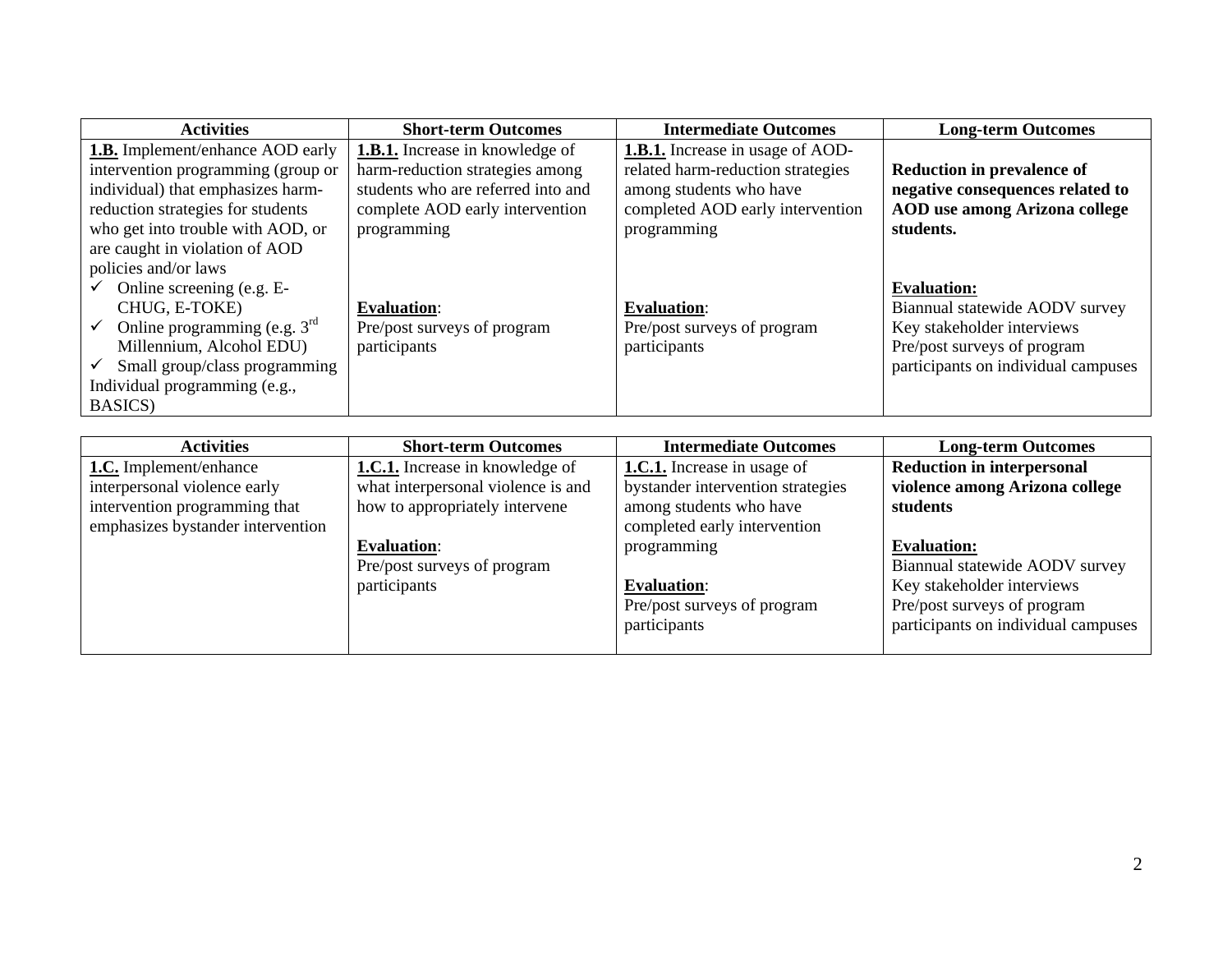| <b>Activities</b>                                 | <b>Short-term Outcomes</b>                        | <b>Intermediate Outcomes</b>         | <b>Long-term Outcomes</b>               |
|---------------------------------------------------|---------------------------------------------------|--------------------------------------|-----------------------------------------|
| <b>1.D.</b> Implement/enhance AODV                | <b>1.D.1.</b> Increase in awareness of            | <b>1.D.1.</b> Increase in number of  |                                         |
| policy and enforcement awareness                  | AODV-related state and city laws                  | students who abide by AODV-          |                                         |
| campaigns that target outreach to:                | and campus policies among:                        | related state and city laws and      | <b>Reduction in prevalence of heavy</b> |
| General student population                        | General student population                        | campus policies                      | and high-risk AOD use, including        |
| Highest-risk student populations<br>$\checkmark$  | Highest-risk student populations<br>✓             |                                      | underage drinking, among                |
| (e.g., Greek members, $1st$ year                  | Faculty, staff and administration<br>$\checkmark$ | <b>1.D.2.</b> Reduction in number of | Arizona college students                |
| students, diversion students,                     | Parents of college students<br>$\checkmark$       | students who are found in violation  |                                         |
| athletes, veterans, LGBTQ,                        | Incoming and prospective<br>✓                     | of AODV-related state and city laws  |                                         |
| international students, etc.)                     | college students and their                        | and campus policies                  | <b>Reduction in interpersonal</b>       |
| Faculty, staff and administration<br>$\checkmark$ | parents                                           |                                      | violence among Arizona college          |
| Parents of college students<br>$\checkmark$       |                                                   |                                      | students                                |
| Incoming and prospective                          | <b>1.D.2.</b> Increase in awareness of            |                                      |                                         |
| college students and their                        | consequences/penalties that may                   |                                      |                                         |
| parents                                           | result when these laws and policies               |                                      | <b>Evaluation:</b>                      |
|                                                   | are violated                                      |                                      | Biannual statewide AODV survey          |
|                                                   |                                                   | <b>Evaluation:</b>                   | Key stakeholder interviews              |
|                                                   | <b>Evaluation:</b>                                | Biannual statewide AODV survey       | Pre/post surveys of program             |
|                                                   | Biannual statewide AODV survey                    | Key stakeholder interviews           | participants on individual campuses     |
|                                                   | Key stakeholder interviews                        | Campus/community police data         | Campus/community police data            |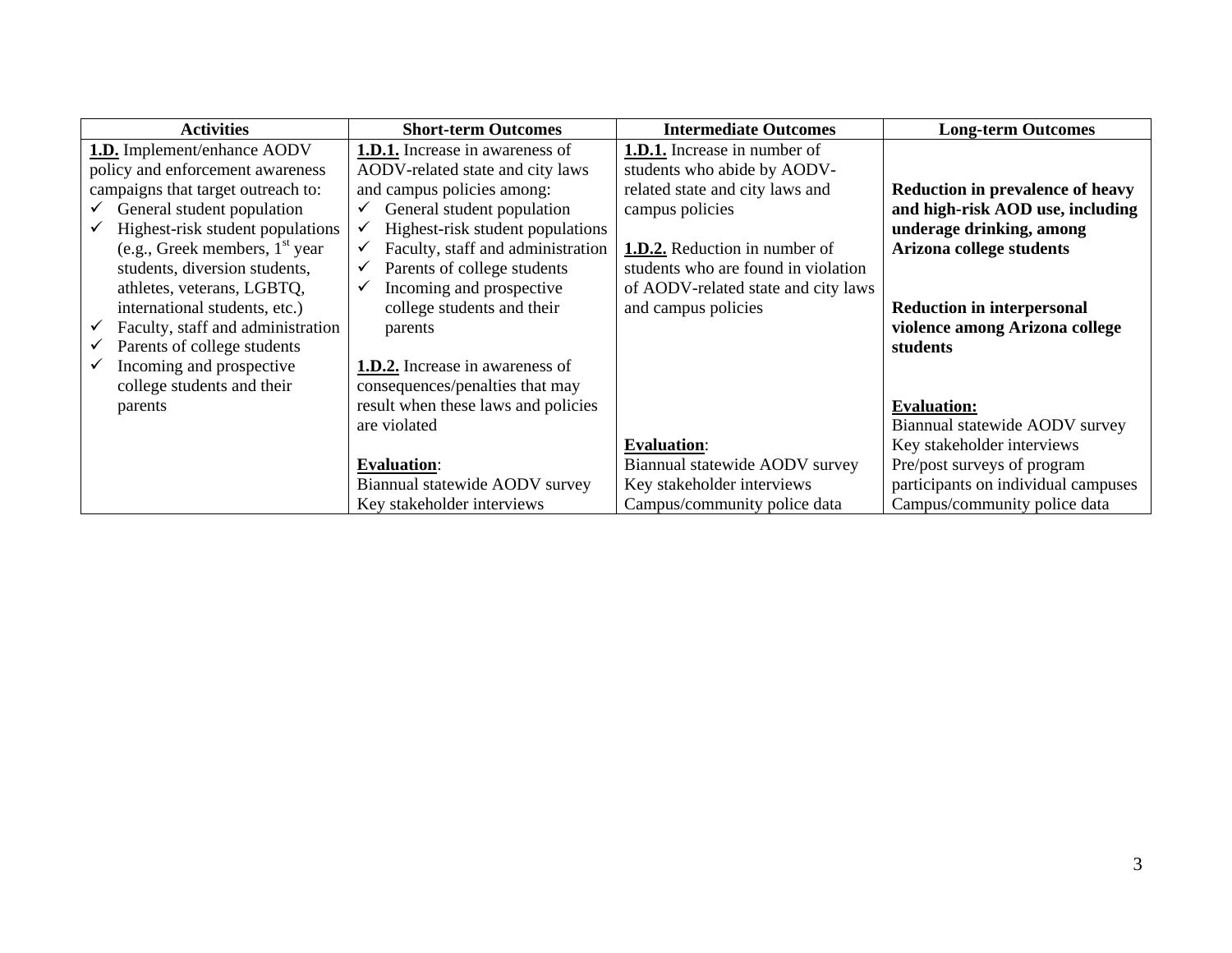| <b>Activities</b>                  | <b>Short-term Outcomes</b>              | <b>Intermediate Outcomes</b>            | <b>Long-term Outcomes</b>            |
|------------------------------------|-----------------------------------------|-----------------------------------------|--------------------------------------|
| 1.E. Implement/enhance AODV        | 1.E.1. Increase in awareness of the     | <b>1.E.1.</b> Increase in perception of |                                      |
| education/prevention activities    | effects of AOD use                      | social support for students who         |                                      |
| through such mediums as freshman   |                                         | choose not to drink                     |                                      |
| orientation, classes, social       | 1.E.2. Increase in accurate             |                                         | <b>Reduction in prevalence of</b>    |
| marketing, presentations/programs  | perceptions of college student AOD      | <b>1.E.2.</b> Increase in perception of | negative consequences related to     |
| to peer leaders/educators, and on- | use                                     | social support for students who         | <b>AOD</b> use among Arizona college |
| line resources                     |                                         | choose to drink light to moderately     | students.                            |
|                                    | <b>1.E.3.</b> Increase in knowledge of  |                                         |                                      |
|                                    | harm-reduction strategies               | <b>1.E.3.</b> Increase in number of     |                                      |
|                                    |                                         | students who report using protective    | <b>Reduction in interpersonal</b>    |
|                                    | <b>1.E.4</b> . Increase in knowledge of | factors when consuming alcohol          | violence among Arizona college       |
|                                    | what interpersonal violence is          |                                         | students                             |
|                                    |                                         | 1.E.4. Increase in number of            |                                      |
|                                    | <b>1.E.5</b> . Increase in awareness of | students who appropriately respond      |                                      |
|                                    | strategies to intervene appropriately   | in the event of an alcohol related      |                                      |
|                                    | when witnessing interpersonal           | emergency                               |                                      |
|                                    | violence                                |                                         |                                      |
|                                    |                                         | 1.E.5. Increase in number of            |                                      |
|                                    |                                         | students who appropriately respond      |                                      |
|                                    |                                         | when witnessing interpersonal           |                                      |
|                                    | <b>Evaluation:</b>                      | violence                                |                                      |
|                                    | Pre/post surveys of program             |                                         | <b>Evaluation:</b>                   |
|                                    | participants                            | <b>Evaluation:</b>                      | Biannual statewide AODV survey       |
|                                    | Biannual statewide AODV survey          | Pre/post surveys of program             | Key stakeholder interviews           |
|                                    | Key stakeholder interviews              | participants                            | Pre/post surveys of program          |
|                                    |                                         | Biannual statewide AODV survey          | participants                         |
|                                    |                                         | Key stakeholder interviews              | Campus/community police data         |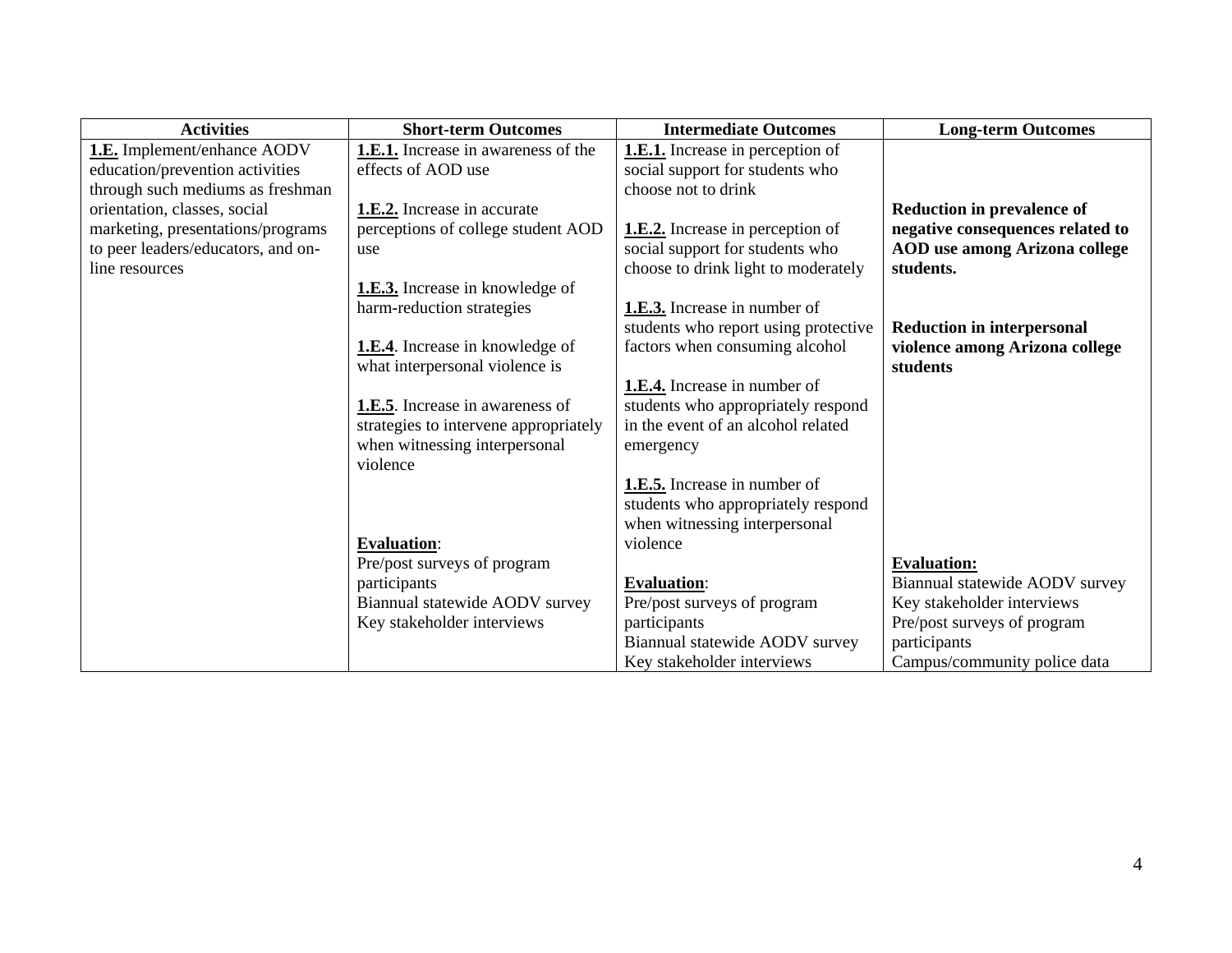| <b>Activities</b>                             | <b>Short-term Outcomes</b>          | <b>Intermediate Outcomes</b>           | <b>Long-term Outcomes</b>              |
|-----------------------------------------------|-------------------------------------|----------------------------------------|----------------------------------------|
| 2.A. Establish/enhance a campus               | 2.A.1. Increased awareness among    | 2.A.1. Increased dissemination and     |                                        |
| AODV task force that includes                 | campus key stakeholders about       | public dialogue about college          |                                        |
| representation from campus key                | accurate campus college student     | student AOD use and interpersonal      |                                        |
| stakeholder groups such as, but not           | AODV-related data                   | violence that is consistent with local |                                        |
| limited to:                                   |                                     | campus data                            | Increase in consistency of             |
| Clinical and non-clinical health              | 2.A.2. Increased awareness of       |                                        | dialogue about AODV norms              |
| professional staff                            | campus policies (both current and   | 2.A.2. Establishment of new            |                                        |
| Professional counseling staff<br>$\checkmark$ | potential) that either promote or   | policies and enforcement               |                                        |
| Senior Administration<br>$\checkmark$         | discourage heavy and high-risk      | requirements that lead to reduced      | Increase in campus-wide                |
| Dean of Students' office<br>$\checkmark$      | AOD use                             | heavy and high-risk AOD use            | partnerships to reduce heavy and       |
| /Judicial Affairs                             |                                     |                                        | high-risk drinking and                 |
| Residence Life<br>$\checkmark$                | 2.A.3. Increased awareness of       | 2.A.3. Establishment of new            | interpersonal violence among           |
| Student union /services<br>✓                  | campus policies (both current and   | policies and enforcement               | Arizona college students               |
| Greek Life                                    | potential) related to interpersonal | requirements that lead to reduced      |                                        |
| Law enforcement                               | violence                            | interpersonal violence                 |                                        |
| Faculty/staff                                 |                                     |                                        | <b>Increase in enforcement of AODV</b> |
| Athletics department                          | 2.A.4. Increased involvement of     | 2.A.4. Increased campus-wide           | laws and policies                      |
| <b>Students</b><br>✓                          | campus key stakeholders in          | collaboration and pooling of           |                                        |
| Parents Association                           | addressing issues and policies that | resources to identify and respond to   |                                        |
| Campus/Community Relations<br>✓               | influence student AOD use and       | college student AODV issues            | Increase in allocation of campus       |
| office                                        | interpersonal violence              |                                        | resources for AODV prevention          |
| Alumni<br>✓                                   |                                     |                                        |                                        |
| Cultural centers                              | 2.A.5. Increased recognition of the |                                        |                                        |
| Recreation center<br>✓                        | importance of college AODV issues   |                                        |                                        |
| Student organization resource                 | and how they affect all aspects of  |                                        |                                        |
| centers                                       | college life                        |                                        |                                        |
| Faith-based centers<br>✓                      |                                     | <b>Evaluation:</b>                     | <b>Evaluation:</b>                     |
| <b>Commuter Student Affairs</b>               | <b>Evaluation:</b>                  | Key stakeholder interviews             | Key stakeholder interviews             |
| Government and local                          | Key stakeholder interviews          | Policy reviews                         | Campus/community police data           |
| stakeholders                                  |                                     |                                        |                                        |

### **2. Campus Outcomes**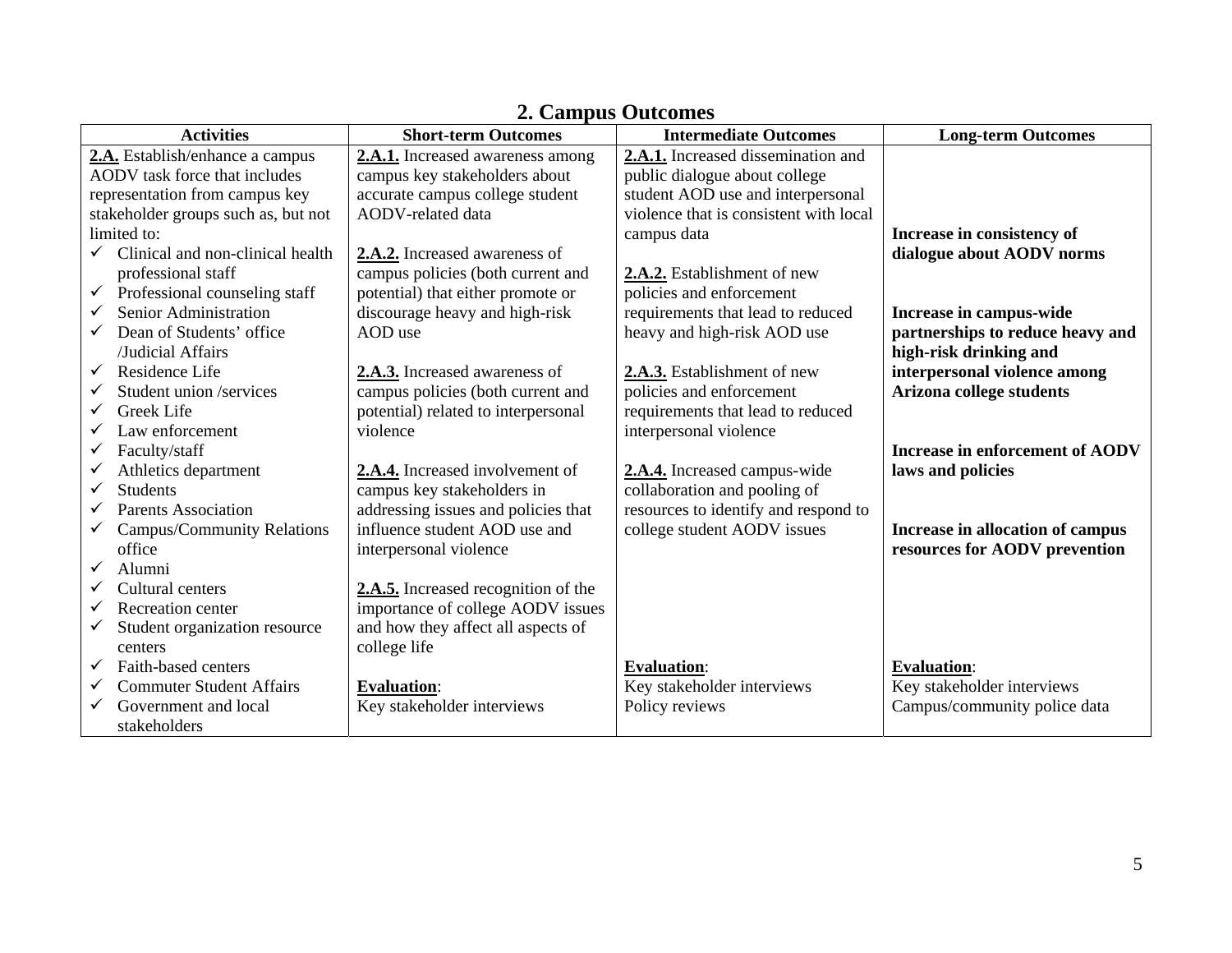| <b>Activities</b>                   | <b>Short-term Outcomes</b>           | <b>Intermediate Outcomes</b>        | <b>Long-term Outcomes</b>        |
|-------------------------------------|--------------------------------------|-------------------------------------|----------------------------------|
| 2.B. Engage campus key              | 2.B.1. Increased sharing of accurate | 2.B.1. Increased dissemination and  |                                  |
| stakeholders (from above list) in   | campus college student AODV-         | public dialogue about college       | Increase in consistency of       |
| AODV training and prevention        | related data and trends              | student AODV issues that is         | dialogue about AODV norms        |
| activities who can:                 |                                      | consistent with local campus data   |                                  |
| Influence, establish, and<br>1)     | 2.B.2. Increased awareness of how    |                                     | Increase in campus-wide          |
| enforce AODV-related                | AODV programming on campus           |                                     | partnerships to reduce heavy and |
| policies and laws,                  | has influenced the rate of heavy and | 2.B.2. Increased identification and | high-risk drinking and           |
| 2) Identify students at highest     | high-risk AOD use and                | early intervention for those at     | interpersonal violence among     |
| risk for AOD problems and           | interpersonal violence among local   | highest risk among Arizona college  | Arizona college students         |
| make appropriate referrals,         | college students                     | students                            |                                  |
| 3) Assist in the reallocation of    |                                      |                                     | Increase in enforcement of AODV  |
| resources.                          | 2.B.3. Increased widespread          |                                     | laws and policies                |
| Initiate accurate public AODV<br>4) | recognition of the importance of     |                                     |                                  |
| discussion, and                     | college AODV issues and the need     |                                     | Increase in allocation of campus |
| 5) Remove barriers to AODV          | for programming to address heavy     |                                     | resources for AODV prevention    |
| program implementation              | and high-risk AOD use and related    |                                     |                                  |
| Educate them regarding evidence-    | attitudes, behaviors and             |                                     |                                  |
| based strategies to increase        | consequences as well as              |                                     |                                  |
| effectiveness                       | interpersonal violence               |                                     |                                  |
|                                     |                                      |                                     |                                  |
|                                     | <b>Evaluation:</b>                   | <b>Evaluation:</b>                  | <b>Evaluation:</b>               |
|                                     | Pre/post surveys of program          | Key stakeholder interviews          | Key stakeholder interviews       |
|                                     | participants                         | Media review                        | Campus/community police data     |
|                                     | Key stakeholder interviews           |                                     |                                  |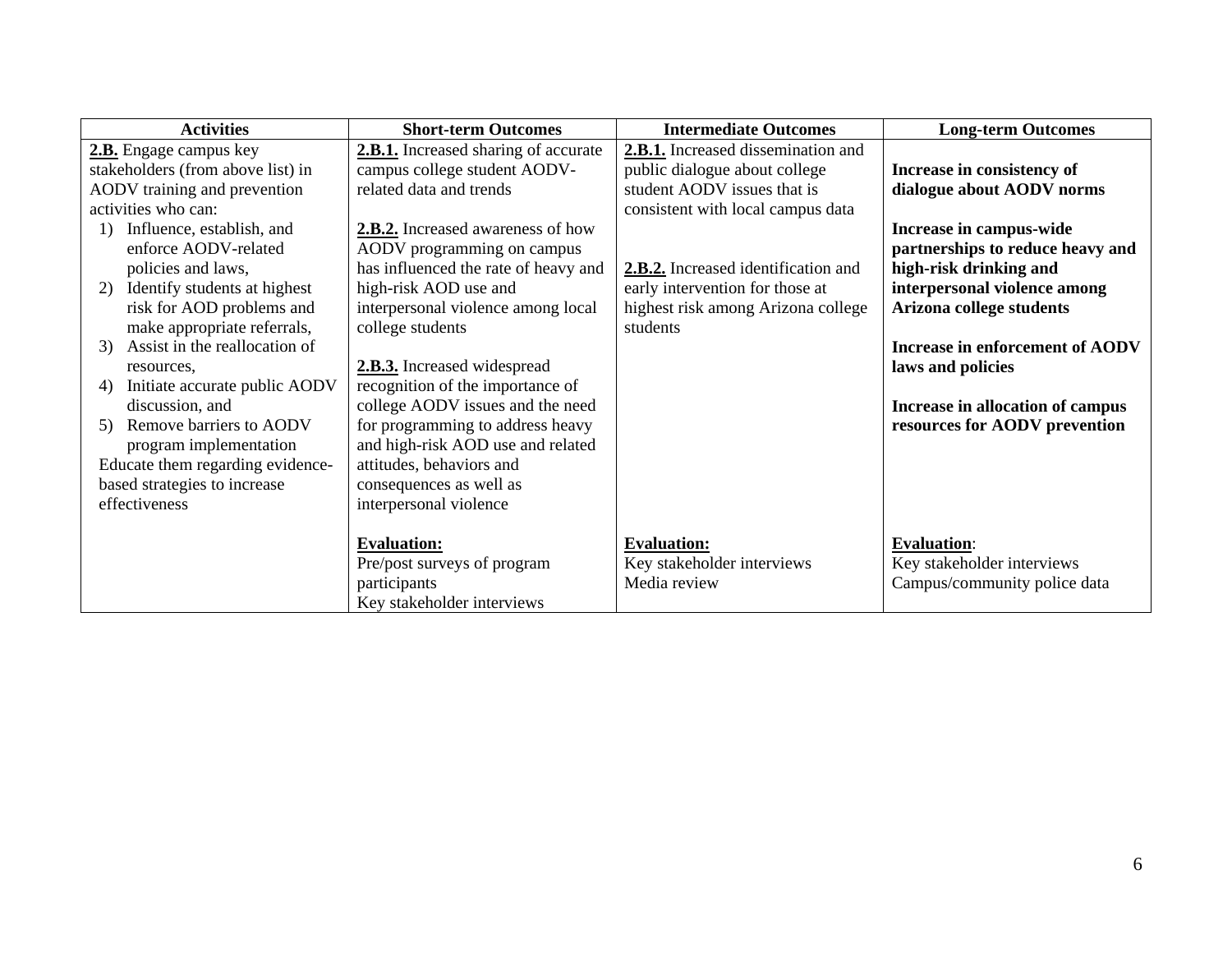| <b>Activities</b>                    | <b>Short-term Outcomes</b>           | <b>Intermediate Outcomes</b>         | <b>Long-term Outcomes</b>        |
|--------------------------------------|--------------------------------------|--------------------------------------|----------------------------------|
| 2.C. Create and distribute an annual | 2.C.1. Increased sharing of accurate | 2.C.1. Increased support of the      |                                  |
| campus AODV report to all            | campus college student AODV-         | social norms strategy for reducing   |                                  |
| members of the AODV task force as    | related data and trends              | heavy and high-risk AOD use and      |                                  |
| well as to additional stakeholders   |                                      | interpersonal violence               |                                  |
| and campus entities such as:         | 2.C.2. Increased awareness of how    |                                      | Increase in consistency of       |
| Campus news services                 | AODV programming on campus           | 2.C.2. Increased support of harm-    | dialogue about AODV norms        |
| Student newspaper and media          | has influenced the rate of heavy and | reduction strategies for reducing    |                                  |
| Faculty government leaders           | high-risk AOD use and                | heavy and high-risk AOD use and      |                                  |
| Student government leaders           | interpersonal violence among local   | bystander interventions for reducing |                                  |
|                                      | college students                     | interpersonal violence               |                                  |
|                                      |                                      |                                      | Increase in allocation of campus |
|                                      | 2.C.3. Increased widespread          | 2.C.3. Increased accurate reporting  | resources for AODV prevention    |
|                                      | recognition of the importance of     | and public dialogue of local AODV-   |                                  |
|                                      | college AODV issues and the need     | related data among college students  |                                  |
|                                      | for programming to address heavy     |                                      |                                  |
|                                      | and high-risk AOD use and related    | 2.C.4. Increased support of          |                                  |
|                                      | attitudes, behaviors and             | environmental management             |                                  |
|                                      | consequences as well as              | strategies for reducing heavy and    |                                  |
|                                      | interpersonal violence               | high-risk AOD use and                |                                  |
|                                      |                                      | interpersonal violence               |                                  |
|                                      |                                      |                                      |                                  |
|                                      | <b>Evaluation:</b>                   | <b>Evaluation:</b>                   | <b>Evaluation:</b>               |
|                                      | Key stakeholder interviews           | Key stakeholder interviews           | Key stakeholder interviews       |
|                                      |                                      | Media review                         |                                  |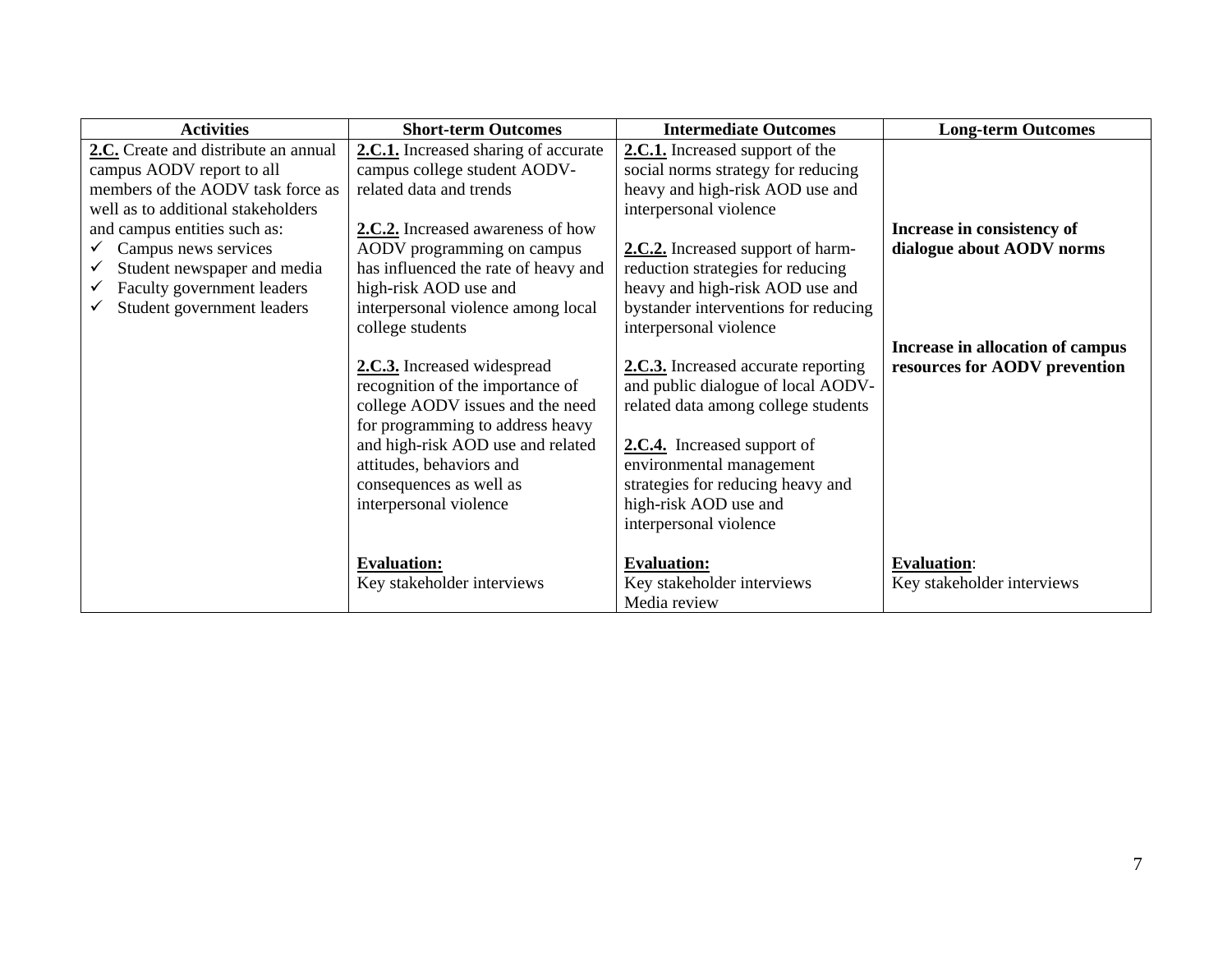| <b>Activities</b>                   | <b>Short-term Outcomes</b>                 | <b>Intermediate Outcomes</b>              | <b>Long-term Outcomes</b>        |
|-------------------------------------|--------------------------------------------|-------------------------------------------|----------------------------------|
| 2.D. Coordinate campus AODV         | <b>2.D.1.</b> All member institutions will | <b>2.D.1.</b> Increased dissemination and | Increase in consistency of       |
| surveillance and assessment efforts | participate in local campus student        | public dialogue about college             | dialogue about AODV norms        |
|                                     | AODV surveys                               | student AODV issues that is               |                                  |
|                                     |                                            | consistent with local campus data         | Increase in campus-wide          |
|                                     |                                            |                                           | partnerships to reduce heavy and |
|                                     |                                            |                                           | high-risk drinking and           |
|                                     |                                            |                                           | interpersonal violence among     |
|                                     |                                            |                                           | Arizona college students         |
|                                     |                                            |                                           |                                  |
|                                     |                                            |                                           | Increase in enforcement of AODV  |
|                                     |                                            |                                           | laws and policies                |
|                                     |                                            |                                           |                                  |
|                                     |                                            |                                           | Increase in allocation of campus |
|                                     |                                            |                                           | resources for AODV prevention    |
|                                     |                                            |                                           |                                  |
|                                     |                                            | <b>Evaluation:</b>                        | <b>Evaluation:</b>               |
|                                     | <b>Evaluation:</b>                         | Key stakeholder interviews                | Key stakeholder interviews       |
|                                     | Biannual statewide AODV survey             | Media review                              | Media review                     |
|                                     |                                            |                                           | Campus/community police data     |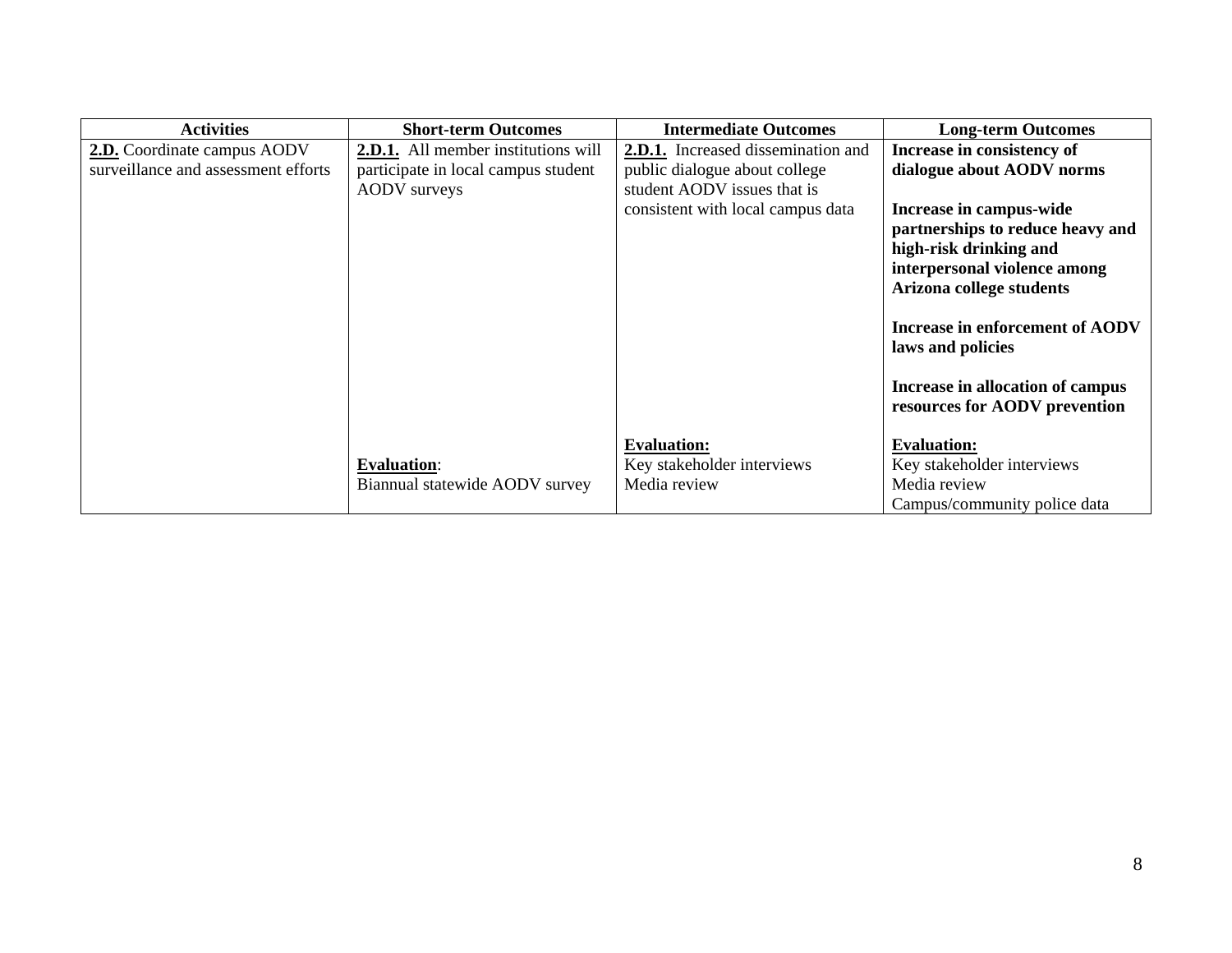| <b>Activities</b>                                | <b>Short-term Outcomes</b>            | <b>Intermediate Outcomes</b>           | <b>Long-term Outcomes</b>        |
|--------------------------------------------------|---------------------------------------|----------------------------------------|----------------------------------|
| 3.A. Reach out to key community                  | 3.A.1. Increased awareness among      | 3.A.1. Increased dissemination and     |                                  |
| stakeholders about local college                 | key community stakeholders about      | public dialogue about college          |                                  |
| AODV use issues (e.g., establish a               | accurate local campus college         | student AODV issues that is            |                                  |
| Campus and Community Coalition;                  | student AODV-related data             | consistent with local campus data      |                                  |
| seek campus representation on                    |                                       |                                        | Increase in consistency of       |
| community task forces, coalitions,               | 3.A.2. Increased awareness of local   | 3.A.2. Establishment of new laws       | dialogue about AODV norms        |
| etc.) Community stakeholders may                 | laws and ordinances (both current     | and ordinances and increased           |                                  |
| include, but are not limited to:                 | and potential) that either promote or | enforcement of these that lead to      |                                  |
| Local law enforcement<br>$\checkmark$            | discourage heavy and high-risk        | reduced heavy and high-risk AOD        |                                  |
| City council members<br>$\checkmark$             | AOD use                               | use (e.g., reductions in serving/      |                                  |
| $\checkmark$<br>Mayor's office                   |                                       | selling to underage or over-           | Decrease in alcohol availability |
| Neighborhood associations<br>✓                   | 3.A.3. Increased awareness of         | intoxicated persons, reductions in     | for high-risk or underage        |
| Local tavern owners<br>✓                         | campus policies (both current and     | drink specials that promote high-      | drinking                         |
| State department of Liquor<br>✓                  | potential) related to interpersonal   | risk drinking, increase in closures of |                                  |
| License and Control                              | violence                              | establishments in gross violation of   |                                  |
| Community prevention/<br>$\checkmark$            |                                       | alcohol laws and ordinances)           |                                  |
| intervention agencies                            | 3.A.4. Increased recognition of the   |                                        | <b>Increase in community</b>     |
| Alcohol industry representatives<br>$\checkmark$ | importance of college AODV issues     | 3.A.3. Increased campus-               | partnerships to reduce heavy and |
| Advocacy/support agencies for<br>$\checkmark$    | and how they affect certain aspects   | community partnerships and             | high-risk drinking, including    |
| victims of violence                              | of community life and civic safety    | pooling of resources to identify and   | underage drinking, and           |
|                                                  |                                       | respond to student-related AODV        | interpersonal violence among     |
|                                                  | 3.A.5. Increased involvement and      | issues                                 | <b>Arizona college students</b>  |
|                                                  | partnering of key community           |                                        |                                  |
|                                                  | stakeholders in addressing issues,    |                                        | Increase in allocation of campus |
|                                                  | laws and ordinances that influence    |                                        | resources for AODV prevention    |
|                                                  | student AODV issues                   |                                        |                                  |
|                                                  |                                       |                                        |                                  |
|                                                  | 3.A.6. Increased reporting of         |                                        |                                  |
|                                                  | establishments not in compliance      |                                        |                                  |
|                                                  | with alcohol laws and ordinances      | <b>Evaluation:</b>                     |                                  |
|                                                  |                                       | Key stakeholder interviews             | <b>Evaluation:</b>               |
|                                                  | <b>Evaluation:</b>                    | Law/ordinance reviews                  | Key stakeholder interviews       |
|                                                  | Key stakeholder interviews            | Media reviews                          | Media review                     |
|                                                  | Meeting minutes/attendance            | Campus/community police data           | Campus/community police data     |

# **3. Community Outcomes**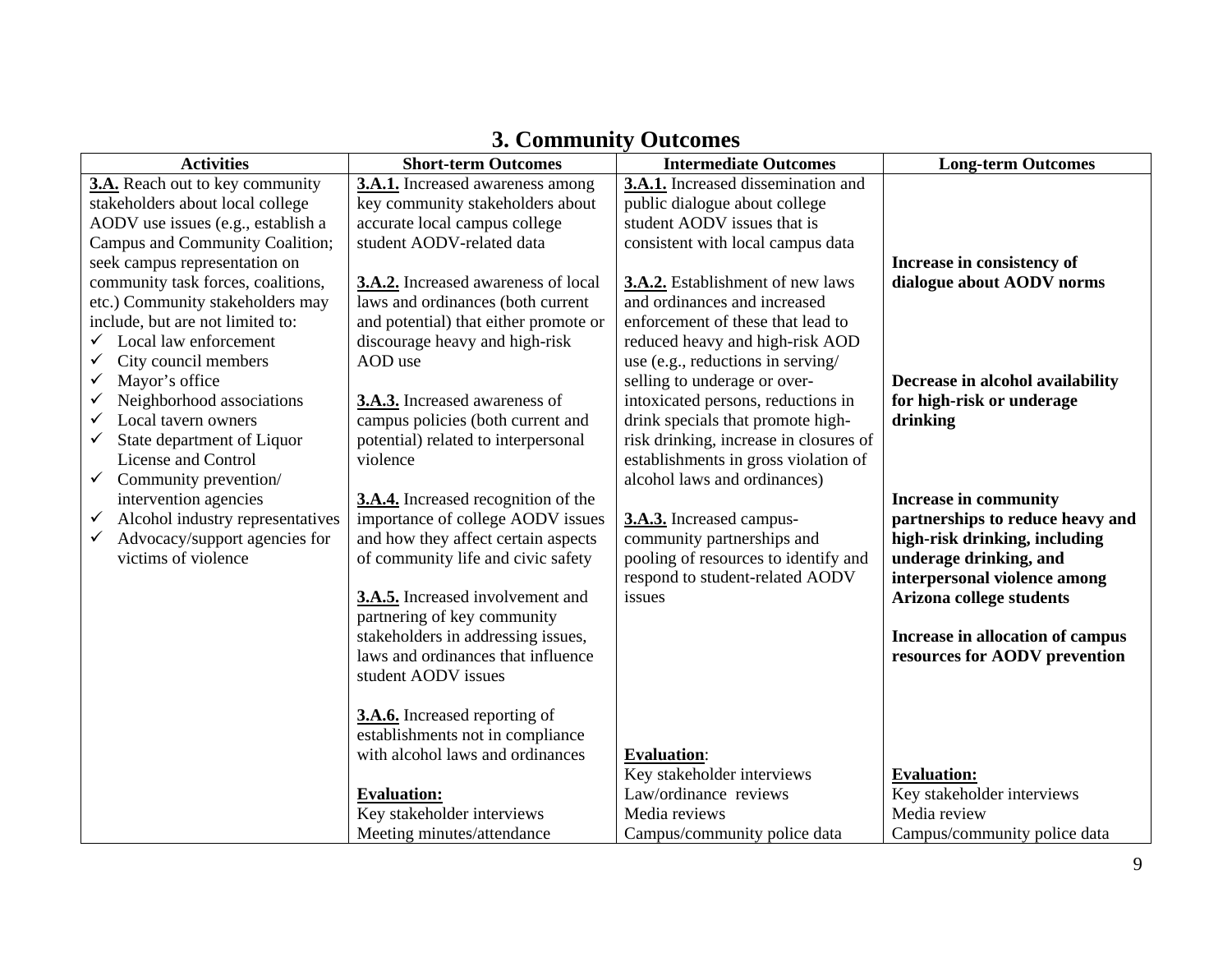| <b>Activities</b>                        | <b>Short-term Outcomes</b>                  | <b>Intermediate Outcomes</b>               | <b>Long-term Outcomes</b>        |
|------------------------------------------|---------------------------------------------|--------------------------------------------|----------------------------------|
| <b>3.B.</b> Disseminate an annual campus | <b>3.B.1.</b> Increased sharing of accurate | <b>3.B.1.</b> Increased accurate reporting | Increase in consistency of       |
| AODV report to all community             | campus college student AODV-                | and public dialogue among                  | dialogue about AODV norms        |
| stakeholders as well as to additional    | related data and trends                     | community members about local              |                                  |
| community entities such as:              |                                             | AODV issues among college                  |                                  |
| Community newspapers                     | <b>3.B.2.</b> Increased awareness of how    | students                                   |                                  |
| Community television news                | AODV programming and                        |                                            |                                  |
| stations                                 | partnerships with the community             | 3.B.2. Increased support of harm-          | Decrease in alcohol availability |
| Community radio news stations            | have influenced the rate of heavy           | reduction strategies for reducing          | for high-risk or underage        |
|                                          | and high-risk AOD use and                   | heavy and high-risk AOD use and            | drinking                         |
|                                          | interpersonal violence among local          | bystander interventions for reducing       |                                  |
|                                          | college students and its                    | interpersonal violence                     |                                  |
|                                          | repercussions on the community              |                                            |                                  |
|                                          |                                             | <b>3.B.3.</b> Increased support of         | <b>Increase in community</b>     |
|                                          | <b>3.B.3.</b> Increased widespread          | environmental management                   | partnerships to reduce heavy and |
|                                          | recognition of the importance of            | strategies for reducing heavy and          | high-risk drinking, including    |
|                                          | college AODV issues and the need            | high-risk AOD use and                      | underage drinking, and           |
|                                          | for programming that addresses              | interpersonal violence                     | interpersonal violence among     |
|                                          | heavy and high-risk AOD use and             |                                            | Arizona college students         |
|                                          | interpersonal violence and                  |                                            |                                  |
|                                          | collaboration and support from the          |                                            |                                  |
|                                          | community                                   |                                            | <b>Evaluation:</b>               |
|                                          |                                             | <b>Evaluation:</b>                         | Key stakeholder interviews       |
|                                          | <b>Evaluation:</b>                          | Key stakeholder interviews                 | Media review                     |
|                                          | Key stakeholder interviews                  | Media review                               | Campus/community police data     |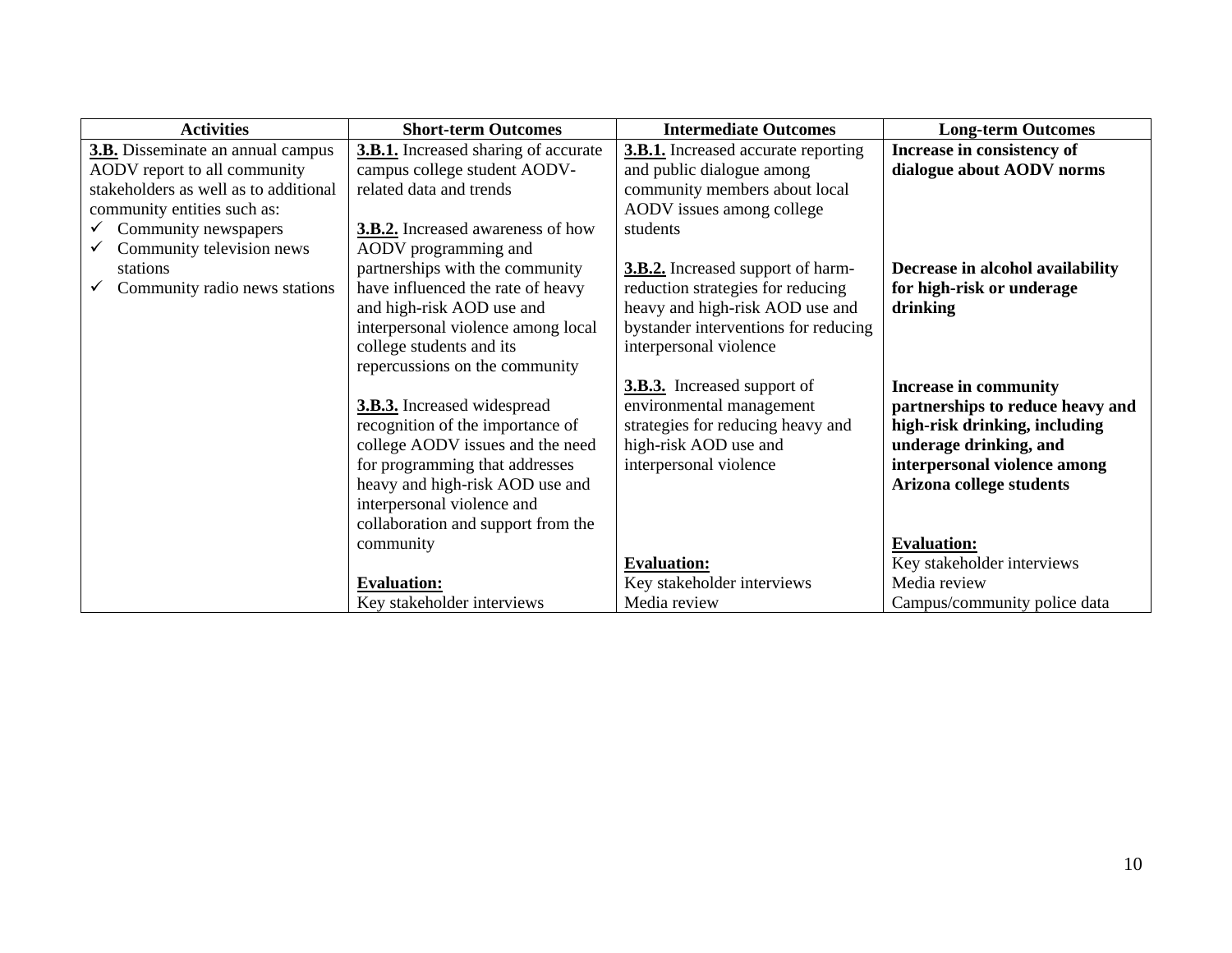| <b>Activities</b>                                                          | <b>Short-term Outcomes</b>                                              | <b>Intermediate Outcomes</b>                                                                        | <b>Long-term Outcomes</b>                                                                               |
|----------------------------------------------------------------------------|-------------------------------------------------------------------------|-----------------------------------------------------------------------------------------------------|---------------------------------------------------------------------------------------------------------|
| <b>4.A.</b> Coordinate college AODV<br>surveillance and assessment efforts | 4.A.1. All member institutions will<br>participate in the AZIHE Network | <b>4.A.1.</b> Participation by additional<br>institutions in the AZIHE Network                      | <b>Increase membership by Arizona</b><br>institutions of higher education in                            |
| across the state                                                           | statewide college AODV survey                                           | statewide college AODV survey                                                                       | the AZIHE Network                                                                                       |
|                                                                            |                                                                         | 4.A.2. Establishment of long-term<br>trend analysis of AZIHE Network<br>statewide college AODV data | Increase in reporting of accurate<br>and consistent information about<br>college AODV issues in Arizona |
|                                                                            | <b>Evaluation:</b><br>Log of participating institutions                 | <b>Evaluation:</b><br>Log of participating institutions<br>Biannual statewide AODV survey           | <b>Evaluation:</b><br>Log of participating institutions<br>Media review<br>Key Stakeholder interviews   |

## **4. State Outcomes**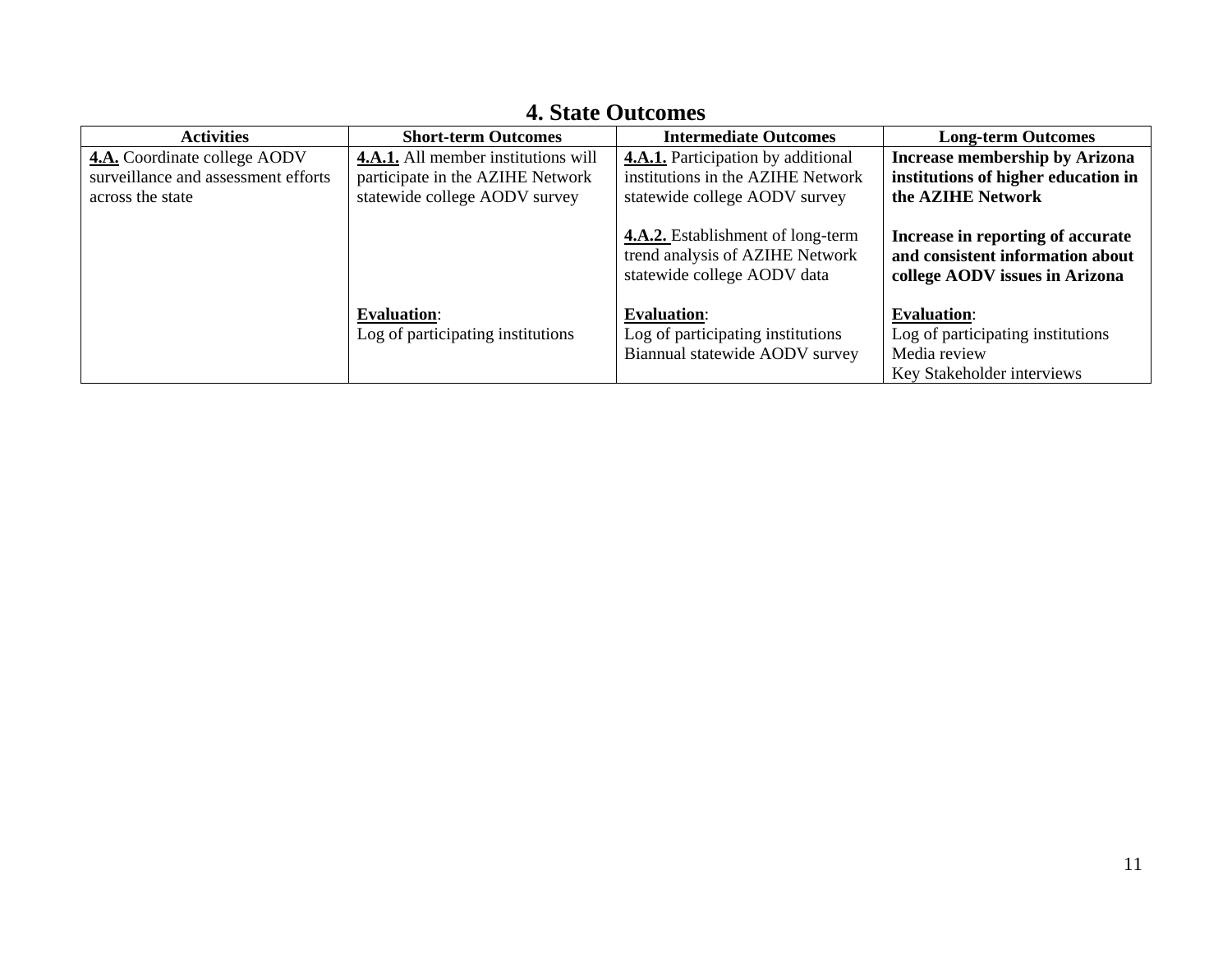| <b>Activities</b>                                    | <b>Short-term Outcomes</b>               | <b>Intermediate Outcomes</b>                | <b>Long-term Outcomes</b>                |
|------------------------------------------------------|------------------------------------------|---------------------------------------------|------------------------------------------|
| 4.B. Create and disseminate a bi-                    | 4.B.1. Increased awareness of            | 4.B.1. Increased state-level support        | <b>Increase membership by Arizona</b>    |
| annual statewide report on the status                | college AODV issues and accurate         | for college AODV programming                | institutions of higher education in      |
| of college AODV-related data,                        | college student AODV-related data        | (e.g., resource allocation, advocacy,       | the <b>AZIHE</b> Network                 |
| needs, prevention/intervention                       | in Arizona                               | legislation)                                |                                          |
| activities and outcomes to be sent to                |                                          |                                             |                                          |
| key campus, community and state-                     | <b>4.B.2.</b> Increased public dialogue  | <b>4.B.2.</b> Increased ABOR support for    | Increase in reporting of accurate        |
| level policy makers, including but                   | about moderate AODV attitudes/           | college AODV programming (e.g.,             | and consistent information about         |
| not limited to:                                      | beliefs/ behavioral norms                | resource allocation, advocacy,              | college AODV issues in Arizona           |
| Arizona Governor's Office                            | characteristic of college students in    | policy decisions)                           |                                          |
| Governor's Office of Highway<br>$\checkmark$         | Arizona                                  |                                             |                                          |
| Safety                                               |                                          | <b>4.B.3.</b> Increased state-level support |                                          |
| $\checkmark$<br>Arizona Dept of Behavioral           | <b>4.B.3.</b> Increased awareness of the | of the social norms strategy for            | <b>Increase in allocation of Arizona</b> |
| <b>Health Services – Substance</b>                   | importance of AODV programming           | reducing heavy and high-risk AOD            | state and private resources for          |
| <b>Abuse Prevention Office</b>                       | in college populations                   | use and interpersonal violence              | college AODV prevention and              |
| Arizona Board of Regents<br>$\checkmark$             |                                          |                                             | intervention                             |
| <b>AZIHE Presidents/ Chancellors</b><br>$\checkmark$ | 4.B.4. Increased visibility of the       | 4.B.4. Increased state-level support        |                                          |
| Arizona Dept of Education<br>✓                       | <b>AZIHE Network</b>                     | of harm-reduction strategies for            |                                          |
| Governor's Office of<br>$\checkmark$                 |                                          | reducing heavy and high-risk                |                                          |
| <b>Community Policy</b>                              |                                          | AODV use and bystander                      | <b>Increase in state-wide</b>            |
| State legislators<br>$\checkmark$                    |                                          | intervention strategies for                 | partnerships to reduce heavy and         |
| Arizona Dept of Liquor License<br>$\checkmark$       |                                          | interpersonal violence                      | high-risk drinking, including            |
| and Control                                          |                                          |                                             | underage drinking, and                   |
| $\checkmark$<br>All state and private four and       |                                          | 4.B.5. Increased state-level support        | interpersonal violence among             |
| two-year IHEs in Arizona                             |                                          | of environmental management                 | <b>Arizona college students</b>          |
| Media<br>$\checkmark$                                |                                          | strategies for reducing heavy and           |                                          |
| Arizona Dept of Public Safety                        |                                          | high-risk AOD use and                       |                                          |
| <b>MADD</b><br>$\checkmark$                          |                                          | interpersonal violence                      |                                          |
| <b>SADD</b><br>$\checkmark$                          |                                          |                                             |                                          |
| Arizona Parents' Commission<br>✓                     |                                          | <b>Evaluation:</b>                          | <b>Evaluation:</b>                       |
| Attorney General's office<br>✓                       | <b>Evaluation:</b>                       | Key stakeholder interviews                  | Network membership list                  |
| <b>Community Coalitions</b><br>$\checkmark$          | Key stakeholder interviews               | Media reviews                               | Key stakeholder interviews               |
|                                                      | Media reviews                            | Funding reviews                             | Media reviews                            |
|                                                      |                                          | Policy reviews                              | Funding reviews                          |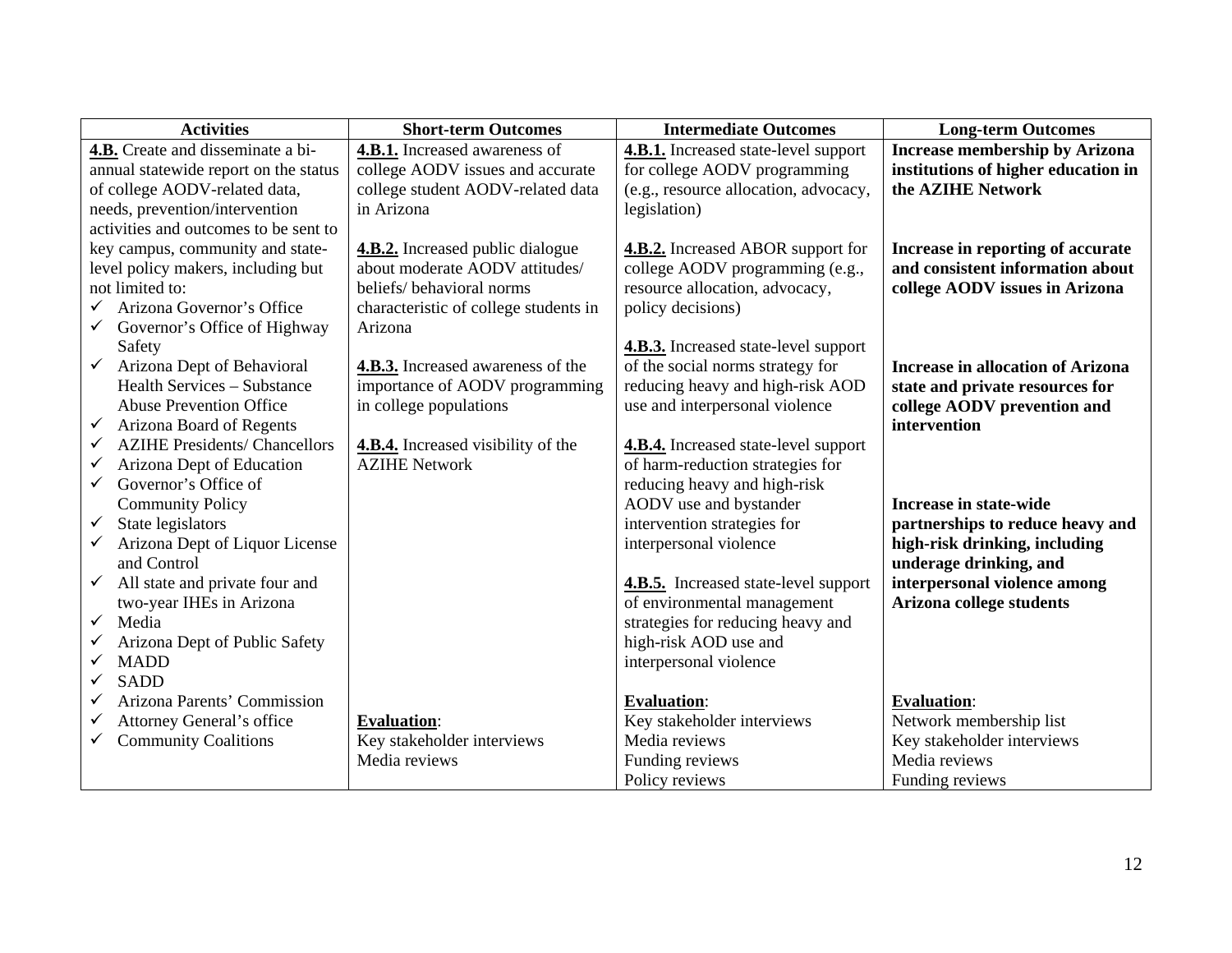| <b>Activities</b>                   | <b>Short-term Outcomes</b>            | <b>Intermediate Outcomes</b>          | <b>Long-term Outcomes</b>                |
|-------------------------------------|---------------------------------------|---------------------------------------|------------------------------------------|
| 4.C. Establish/enhance current      | 4.C.1. Increased awareness of         | 4.C.1. Increased collaboration/       |                                          |
| mechanisms of active outreach       | college AODV issues and accurate      | partnership between the AZIHE         | Increase in reporting of accurate        |
| between the AZIHE Network and       | college student AODV-related data     | Network and state agencies in         | and consistent information about         |
| the key campus, community and       | in Arizona                            | preparation for state and/or federal  | college AODV use in Arizona              |
| state-level policy makers listed    |                                       | grant funds                           |                                          |
| above (e.g., scheduling meetings    | 4.C.2. Increased awareness of the     |                                       | <b>Increase in allocation of Arizona</b> |
| with stakeholders, providing        | AZIHE Network as a resource for       | 4.C.2. Increased participation of the | state and private resources for          |
| presentations on college AODV-      | information about college AODV        | <b>AZIHE Network in statewide</b>     | college AODV prevention                  |
| related data and prevention         | issues and for effective              | resource planning and development     |                                          |
| strategies at statewide conferences | programming strategies aimed at       | targeted at student AODV              | <b>Increase in state-wide</b>            |
| and meetings, providing             | students                              | programming                           | partnerships to reduce heavy and         |
| information about the AZIHE         |                                       |                                       | high-risk drinking, including            |
| Network, participating in the       | 4.C.3. Increased public dialogue      | 4.C.3. Increased collaboration/       | underage drinking, and                   |
| Arizona state-level underage        | about actual moderate AODV            | partnership between the AZIHE         | interpersonal violence among             |
| drinking prevention committee)      | behavioral norms/attitudes/beliefs    | Network and state agencies in         | Arizona college students                 |
|                                     | characteristic of college students in | identification and problem-solving    |                                          |
|                                     | Arizona                               | of student AODV issues                |                                          |
|                                     |                                       |                                       |                                          |
|                                     | 4.C.4. Increased awareness of the     | 4.C.4. Increased participation of     |                                          |
|                                     | importance of AODV programming        | Arizona state and private four and    |                                          |
|                                     | in college populations                | two-year IHEs in the AZIHE            |                                          |
|                                     |                                       | Network                               |                                          |
|                                     |                                       |                                       |                                          |
|                                     |                                       |                                       |                                          |
|                                     | <b>Evaluation:</b>                    | <b>Evaluation:</b>                    | <b>Evaluation:</b>                       |
|                                     | Key stakeholder interviews            | Key stakeholder interviews            | Network membership list                  |
|                                     | Media reviews                         | Media reviews                         | Key stakeholder interviews               |
|                                     |                                       | Funding reviews                       | Media reviews                            |
|                                     |                                       | Policy reviews                        | Funding reviews                          |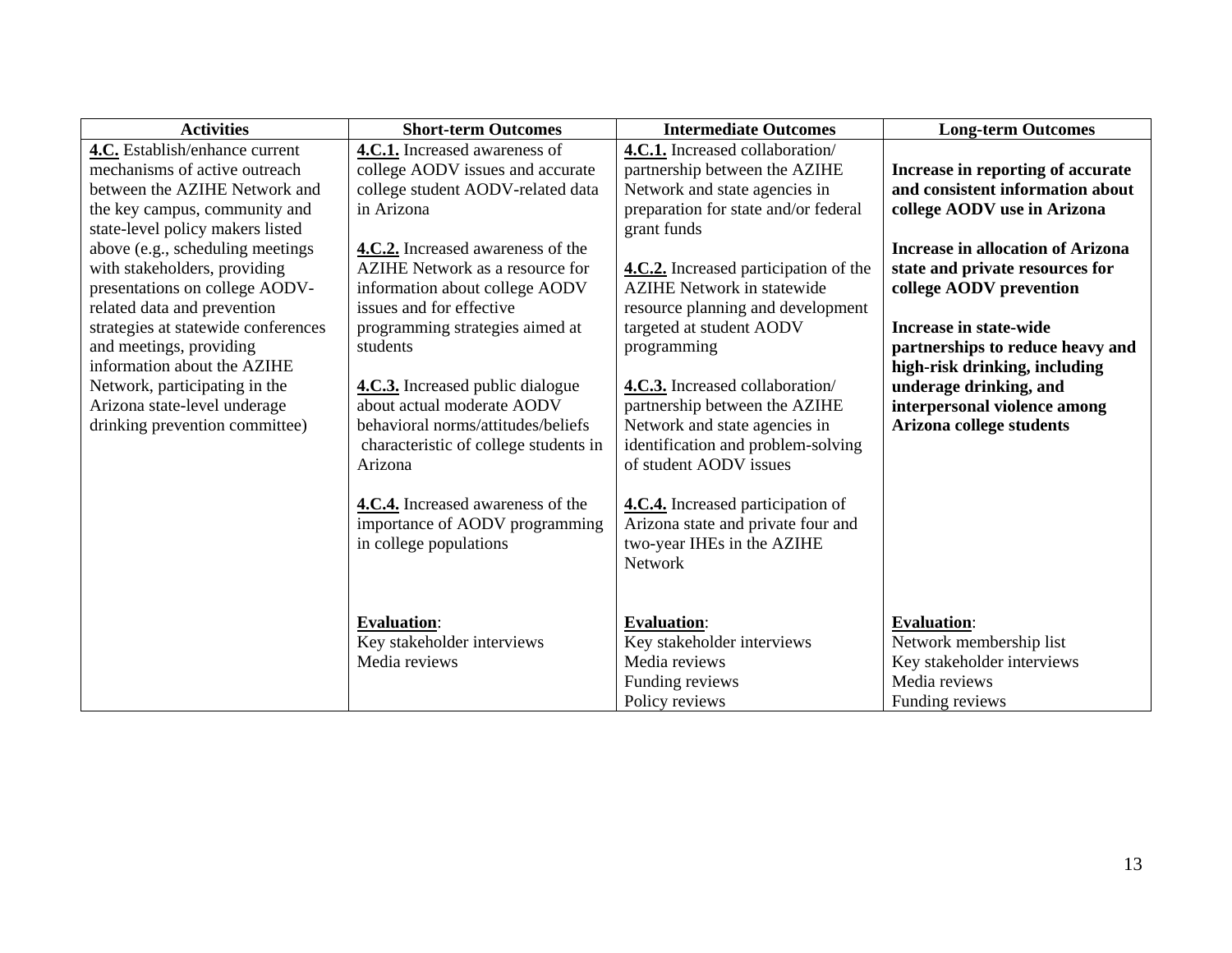| <b>Activities</b>                                                                                                                                                         | <b>Short-term Outcomes</b>                                                                                                                      | <b>Intermediate Outcomes</b>                                                                                                      | <b>Long-term Outcomes</b>                                                                                                                                                                                                                                                                                                                                                                           |
|---------------------------------------------------------------------------------------------------------------------------------------------------------------------------|-------------------------------------------------------------------------------------------------------------------------------------------------|-----------------------------------------------------------------------------------------------------------------------------------|-----------------------------------------------------------------------------------------------------------------------------------------------------------------------------------------------------------------------------------------------------------------------------------------------------------------------------------------------------------------------------------------------------|
| <b>4.D.</b> Identify and actively seek<br>funding from private individuals<br>and foundations that would support<br>the AZIHE Network's strategic<br>goals and activities | <b>4.D.1.</b> Increased awareness among<br>private individuals and foundations<br>of Arizona college AODV use<br>issues and programming efforts | <b>4.D.1.</b> Increased funding gifted to<br>the AZIHE Network to support<br>AODV programming among<br>college students statewide | Increase in reporting of accurate<br>and consistent information about<br>college AODV use in Arizona<br><b>Increase in allocation of Arizona</b><br>state and private resources for<br>college AODV prevention<br>Increase in state-wide<br>partnerships to reduce heavy and<br>high-risk drinking, including<br>underage drinking, and<br>interpersonal violence among<br>Arizona college students |
|                                                                                                                                                                           | <b>Evaluation:</b><br>Key stakeholder interviews                                                                                                | <b>Evaluation:</b><br>Key stakeholder interviews<br>Funding reviews                                                               | <b>Evaluation:</b><br>Key stakeholder interviews<br>Media reviews<br>Funding reviews                                                                                                                                                                                                                                                                                                                |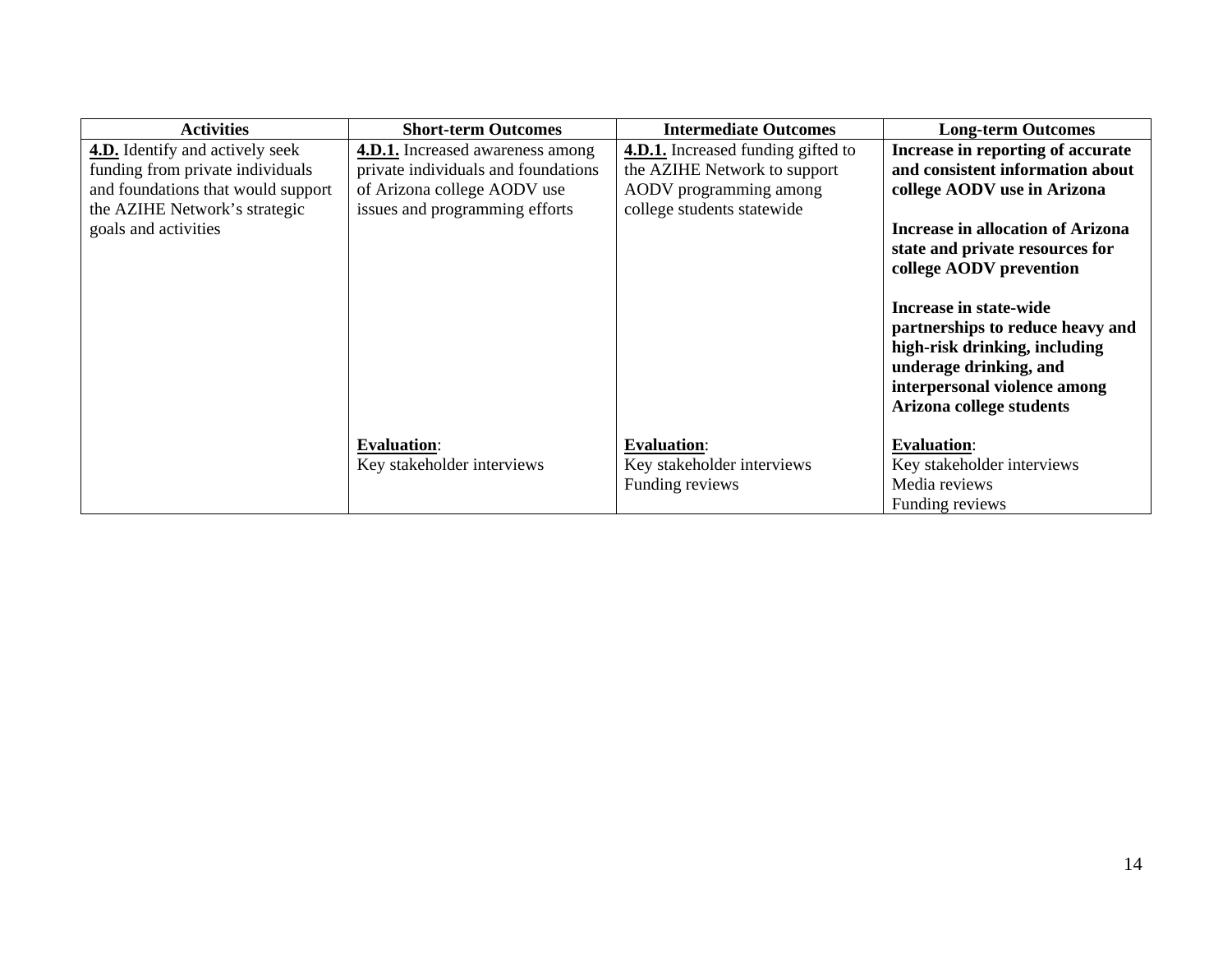| <b>Activities</b>             | <b>Short-term Outcomes</b>          | <b>Intermediate Outcomes</b>            | <b>Long-term Outcomes</b>                |
|-------------------------------|-------------------------------------|-----------------------------------------|------------------------------------------|
| 4.E. Maintain and enhance the | 4.E.1. Increased communication      | <b>4.E.1.</b> Increased awareness among | Increase in reporting of accurate        |
| <b>AZIHE Network website</b>  | among Network members as well as    | state-level stakeholders as to the      | and consistent information about         |
|                               | between the Network and state-level | purpose, activities and                 | college AODV use in Arizona              |
|                               | stakeholders                        | achievements of the AZIHE               |                                          |
|                               |                                     | Network                                 | <b>Increase in allocation of Arizona</b> |
|                               |                                     |                                         | state and private resources for          |
|                               |                                     | <b>4.E.2.</b> Increases awareness among | college AODV prevention                  |
|                               |                                     | state-level stakeholders about the      |                                          |
|                               |                                     | <b>AZIHE</b> Network statewide college  | Increase in state-wide                   |
|                               |                                     | student AODV use data                   | partnerships to reduce heavy and         |
|                               |                                     |                                         | high-risk drinking, including            |
|                               |                                     |                                         | underage drinking, and                   |
|                               |                                     |                                         | interpersonal violence among             |
|                               |                                     |                                         | Arizona college students                 |
|                               |                                     |                                         |                                          |
|                               | <b>Evaluation:</b>                  | <b>Evaluation:</b>                      | <b>Evaluation:</b>                       |
|                               | Hits on website                     | Key stakeholder interviews              | Key stakeholder interviews               |
|                               | Contacts with members               | Requests for information from           | Media reviews                            |
|                               | Requests for information from       | stakeholders                            | Funding reviews                          |
|                               | stakeholders                        |                                         |                                          |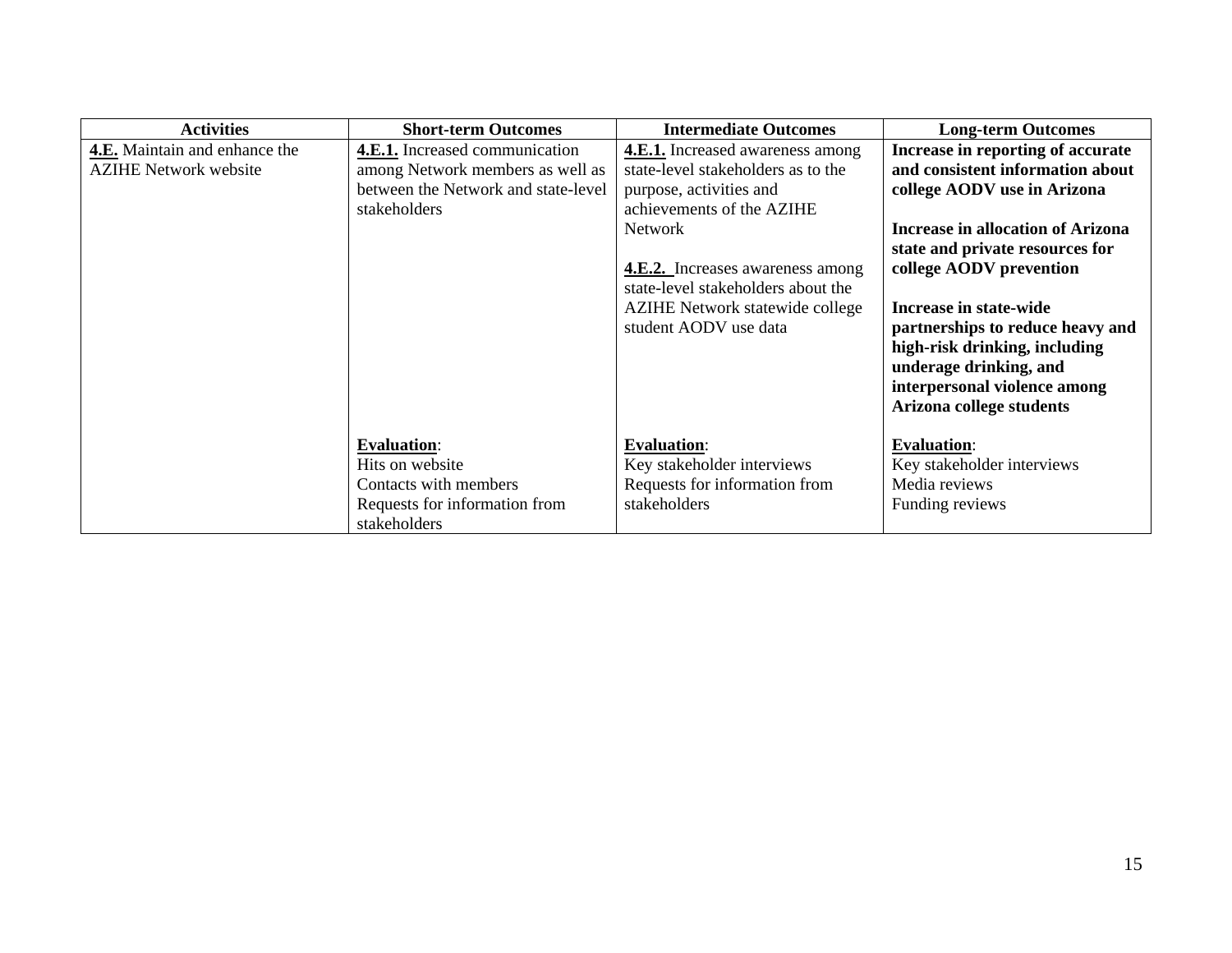| <b>Activities</b>                        | <b>Short-term Outcomes</b>             | <b>Intermediate Outcomes</b>               | <b>Long-term Outcomes</b>                                                                                                                                                         |
|------------------------------------------|----------------------------------------|--------------------------------------------|-----------------------------------------------------------------------------------------------------------------------------------------------------------------------------------|
| <b>4.F.</b> Continue collaboration among | <b>4.F.1.</b> Enhanced knowledge of    | <b>4.F.1.</b> Increased capacity to impact | <b>Increase membership by Arizona</b>                                                                                                                                             |
| <b>AZIHE Network members through</b>     | state-of-the-art AODV                  | student AOD use and related                | institutions of higher education in                                                                                                                                               |
| strategic planning, sharing of           | programming strategies/practices       | attitudes, behaviors and                   | the <b>AZIHE</b> Network                                                                                                                                                          |
| information, training and                |                                        | consequences at a state-wide level         |                                                                                                                                                                                   |
| dissemination                            | <b>4.F.2.</b> Enhanced consistency and |                                            | Increase in reporting of accurate                                                                                                                                                 |
|                                          | creation of standards across           |                                            | and consistent information about                                                                                                                                                  |
|                                          | participating campuses                 | <b>4.F.2.</b> Increased capacity to impact | college AODV use in Arizona                                                                                                                                                       |
|                                          |                                        | student interpersonal and related          |                                                                                                                                                                                   |
|                                          |                                        | attitudes, behaviors and                   | <b>Increase in allocation of Arizona</b>                                                                                                                                          |
|                                          |                                        | consequences at a state-wide level         | state and private resources for                                                                                                                                                   |
|                                          |                                        |                                            | college AODV prevention                                                                                                                                                           |
|                                          |                                        |                                            | Increase in state-wide<br>partnerships to reduce heavy and<br>high-risk drinking, including<br>underage drinking, and<br>interpersonal violence among<br>Arizona college students |
|                                          | <b>Evaluation:</b>                     | <b>Evaluation:</b>                         | <b>Evaluation:</b>                                                                                                                                                                |
|                                          | Contacts with members                  | Review of programs offered on each         | Network membership list                                                                                                                                                           |
|                                          | Dissemination of existing programs     | campus                                     | Key stakeholder interviews                                                                                                                                                        |
|                                          | and outcomes                           | Key stakeholder interviews                 | Media reviews                                                                                                                                                                     |
|                                          | Key stakeholder interviews             |                                            | Funding reviews                                                                                                                                                                   |
|                                          |                                        |                                            | Programming reviews                                                                                                                                                               |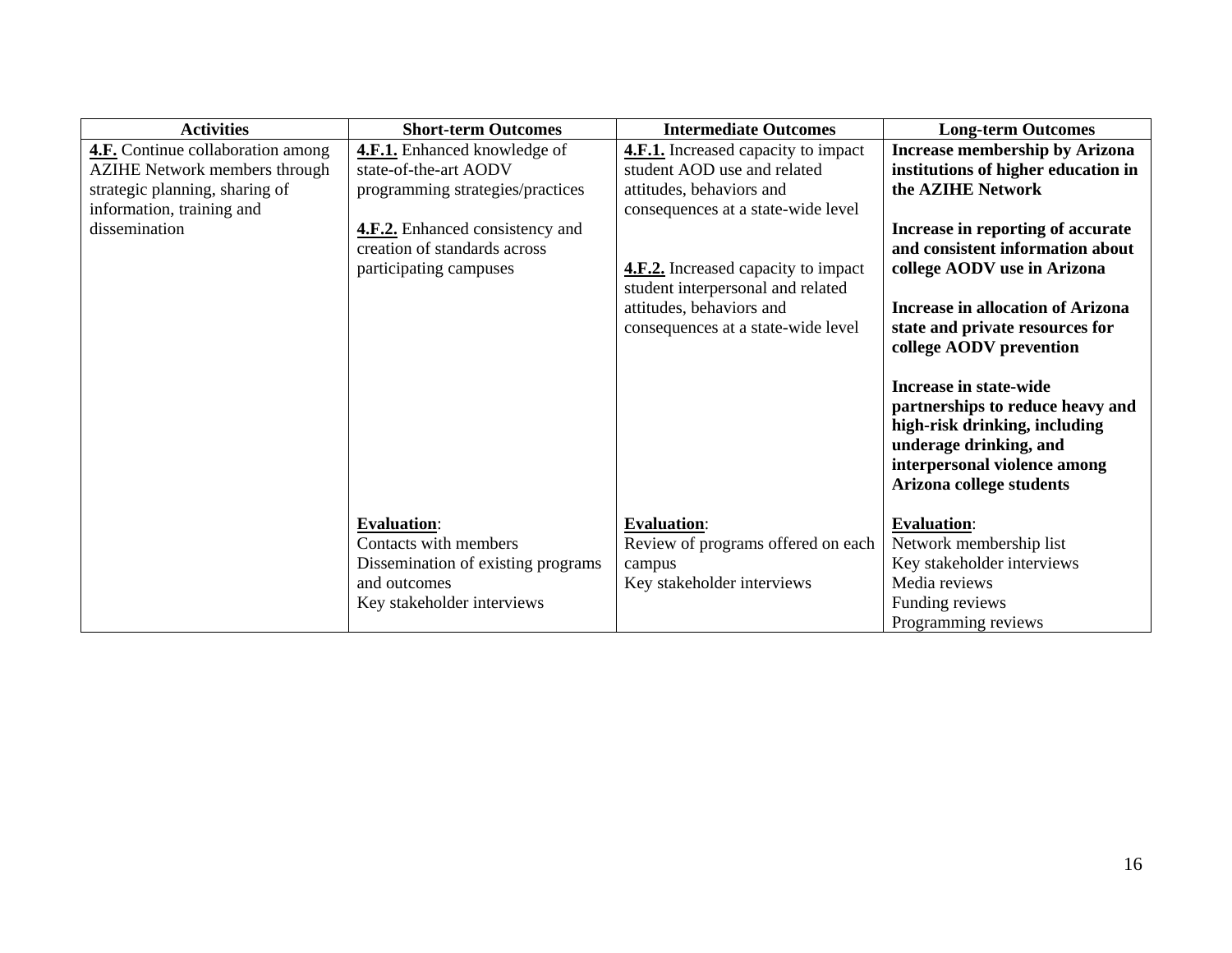| <b>Activities</b>                                                  | <b>Short-term Outcomes</b>                | <b>Intermediate Outcomes</b>                                                                                                  | <b>Long-term Outcomes</b>                                                                                                                |
|--------------------------------------------------------------------|-------------------------------------------|-------------------------------------------------------------------------------------------------------------------------------|------------------------------------------------------------------------------------------------------------------------------------------|
| 5.A. Identify appropriate journals                                 | <b>5.A.1.</b> Increased number of article | <b>5.A.1.</b> Increased number of                                                                                             | <b>Increase in Arizona's</b>                                                                                                             |
| and submit AZIHE Network                                           | submissions regarding college             | publications authored by the AZIHE                                                                                            | contribution to the national                                                                                                             |
| authored papers about college                                      | student AODV issues and                   | Network or individual Network                                                                                                 | recognition of college AODV                                                                                                              |
| student AODV issues and<br>programming for possible<br>publication | programming efforts in Arizona            | members<br><b>5.A.2.</b> Increased national awareness<br>of college student AODV issues and<br>programming efforts in Arizona | issues.<br>Increase in Arizona's advocacy<br>for allocation of national<br>resources for college AODV<br>prevention/intervention efforts |
|                                                                    | <b>Evaluation:</b>                        | <b>Evaluation:</b>                                                                                                            | <b>Evaluation:</b>                                                                                                                       |
|                                                                    | Log of article submissions                | Log of articles accepted                                                                                                      | Log of articles accepted                                                                                                                 |

### **5. Regional/National Outcomes**

| <b>Activities</b>                    | <b>Short-term Outcomes</b>        | <b>Intermediate Outcomes</b>                              | <b>Long-term Outcomes</b>                                     |
|--------------------------------------|-----------------------------------|-----------------------------------------------------------|---------------------------------------------------------------|
| <b>5.B.</b> Identify appropriate     | <b>5.B.1.</b> Increased number of | <b>5.B.1.</b> Increased number of                         | <b>Increase in Arizona's</b>                                  |
| professional conferences and submit  | presentation proposal submissions | presentations being delivered by the                      | contribution to the national                                  |
| <b>AZIHE Network authored</b>        | regarding college student AODV    | AZIHE Network or by individual                            | recognition of college AODV                                   |
| presentation proposals about college | issues and programming efforts in | Network members                                           | issues.                                                       |
| student AODV issues and              | Arizona                           |                                                           |                                                               |
| programming in Arizona               |                                   | <b>5.B.2.</b> Increased national and                      | Increase in Arizona's advocacy                                |
|                                      |                                   | professional awareness of college                         | for allocation of national                                    |
|                                      |                                   | student AODV issues and<br>programming efforts in Arizona | resources for college AODV<br>prevention/intervention efforts |
|                                      |                                   |                                                           |                                                               |
|                                      |                                   |                                                           |                                                               |
|                                      | <b>Evaluation:</b>                | <b>Evaluation:</b>                                        | <b>Evaluation:</b>                                            |
|                                      | Log of presentation submissions   | Log of articles accepted                                  | Log of articles accepted                                      |
|                                      |                                   | Log of TA/information requests                            | Log of TA/information requests                                |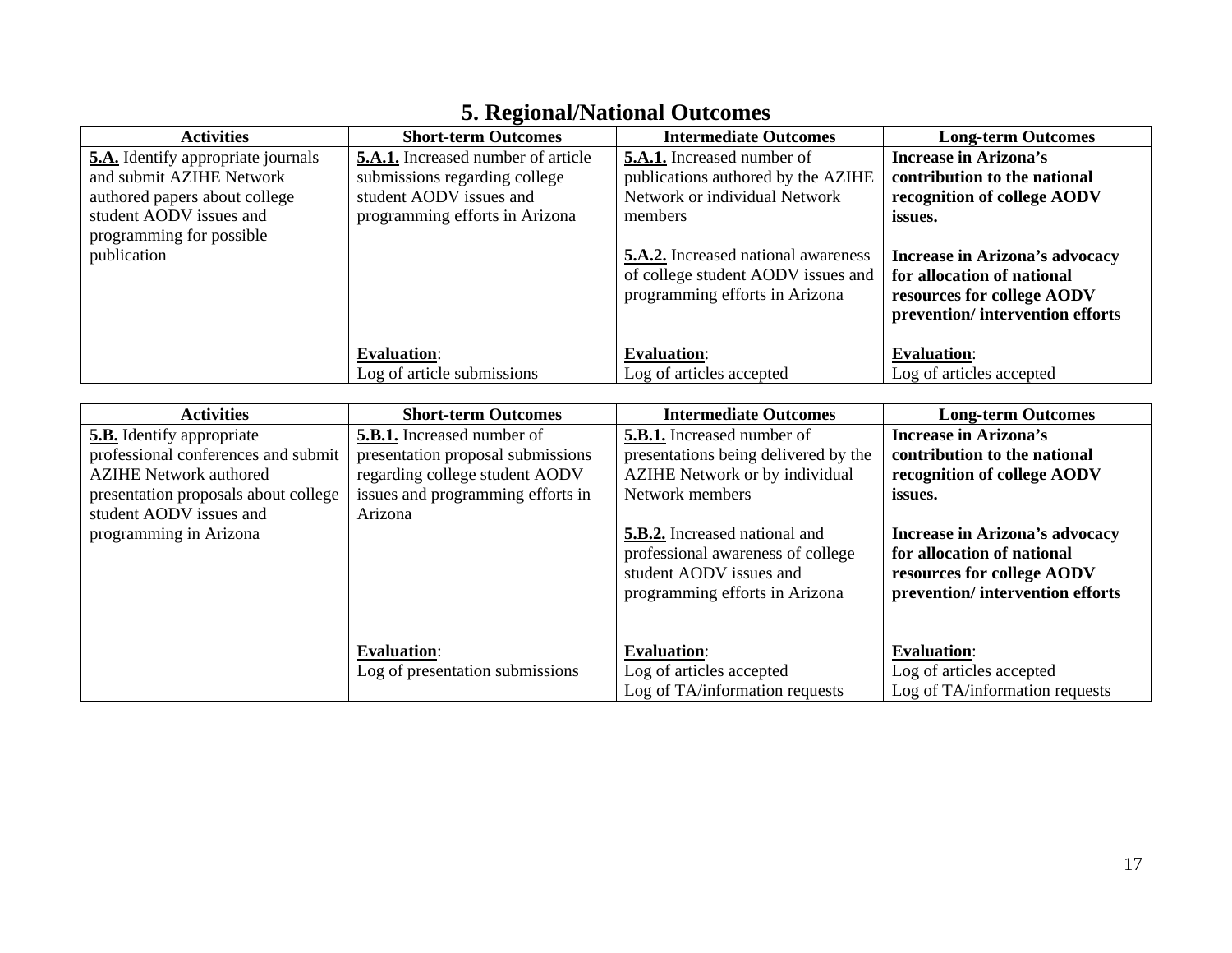| <b>Activities</b>                                | <b>Short-term Outcomes</b>                | <b>Intermediate Outcomes</b>            | <b>Long-term Outcomes</b>       |
|--------------------------------------------------|-------------------------------------------|-----------------------------------------|---------------------------------|
| 5.C. Establish mechanisms of active              | 5.C.1. Increased awareness of             | 5.C.1. Increased discussion among       | <b>Increase in Arizona's</b>    |
| outreach between the AZIHE                       | college AODV issues and accurate          | national leaders about the              | contribution to the national    |
| Network and key national                         | college student AODV-related data         | importance of developing national       | recognition of college AODV     |
| organizations and stakeholders such              |                                           | standards and guidelines for            | issues.                         |
| as, but not limited to:                          | 5.C.2. Increased awareness of the         | minimum AODV resources on IHE           |                                 |
| American College Health<br>$\checkmark$          | AZIHE Network as a resource for           | campuses                                |                                 |
| Association                                      | information about college AODV-           |                                         |                                 |
| <b>APHA</b><br>$\checkmark$                      | related data and for effective            | 5.C.2. Increased participation, as      |                                 |
| <b>NASPA</b>                                     | programming strategies aimed at           | appropriate, of the AZIHE Network       |                                 |
| <b>ACPA</b><br>✓                                 | students                                  | in national resource planning and       |                                 |
| UMADD/MADD/SADD                                  |                                           | development targeted at student         |                                 |
| Arizona Senate and<br>✓                          | <b>5.C.3.</b> Increased national dialogue | <b>AODV</b> programming                 |                                 |
| <b>Congressional Representatives</b>             | about actual moderate AODV                |                                         |                                 |
| <b>Healthy People Objectives</b><br>$\checkmark$ | behavioral norms/attitudes/beliefs        | <b>5.C.3.</b> Increased partnership, as | Increase in Arizona's advocacy  |
| <b>National Panhellenic</b>                      | characteristic of most college            | appropriate, between the AZIHE          | for allocation of national      |
| Conference/ North American                       | students                                  | Network and national agencies/          | resources for college AODV      |
| <b>Interfraternity Conference</b>                |                                           | leaders in identification and           | prevention/intervention efforts |
| Organizations that create and<br>$\checkmark$    | 5.C.4. Increased awareness of the         | problem-solving of student AODV         |                                 |
| distribute national health-related               | importance of AODV programming            | issues                                  |                                 |
| surveys and standards                            | in college populations                    |                                         |                                 |
| $\checkmark$ U.S. Surgeon General                |                                           | 5.C.4. Increased inclusion of           |                                 |
| U.S. Dept of Education                           |                                           | demographic questions on national       |                                 |
| U.S. Dept of Health and Human                    |                                           | behavioral health surveys that          |                                 |
| Services                                         |                                           | assess for college enrollment status    |                                 |
| <b>NHTSA</b>                                     |                                           |                                         |                                 |
| <b>OJJDP</b>                                     | <b>Evaluation:</b>                        | <b>Evaluation:</b>                      | <b>Evaluation:</b>              |
| <b>NIDA</b>                                      | Requests for information/TA               | Requests for information/TA             | Requests for information/TA     |
| The Network Addressing<br>$\checkmark$           | Media review                              | Review of national surveys and data     | Member engagement at national   |
| Collegiate Alcohol and Other                     | Article review                            | Member engagement at national           | level                           |
| Drug Abuse Issues                                | National meeting presentation             | level                                   |                                 |
| Other states and state agencies                  | review                                    |                                         |                                 |